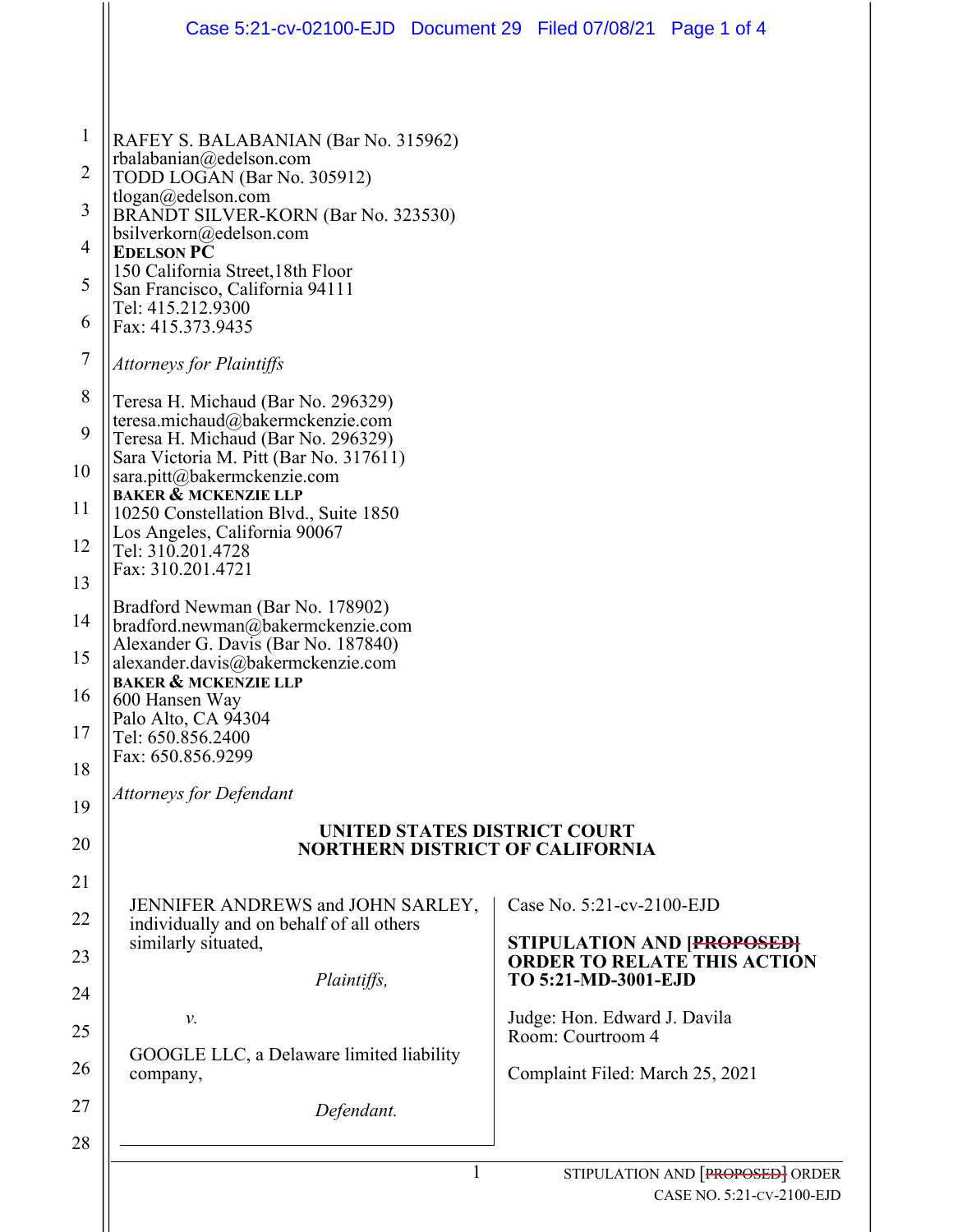## 2 3 4 5 6 7 8 9 10 11 12 13 14 15 16 17 18 19 20 21 22 23 24 25 26 27 28

1

## **STIPULATION TO RELATE THIS ACTION TO MDL 3001**

Plaintiffs Jennifer Andrews and John Sarley ("Plaintiffs") and Defendant Google LLC ("Defendant") (together, the "Parties"), pursuant to Civil Local Rule 7-12 of the United States District Court for the Northern District of California, submit this stipulated request that the Court transfer and relate this Action to *In re Google Play Store Simulated Casino-Style Games Litig.*, Case No. 5:21-md-3001-EJD (N.D. Cal.) and in support state as follows:

## **RECITALS**

WHEREAS, on March 29, 2021, Plaintiffs Maria Valencia-Torres, Edgar Smith, Michael Brown, and Erica Montoya filed a Motion for Transfer of Actions Pursuant to 28 U.S.C. § 1407 for Centralized Pretrial Proceedings with the Judicial Panel on Multidistrict Litigation ("Panel") seeking to centralize four actions in coordinated pretrial proceedings known as MDL 3001, *In re: Google Play Store Simulated Casino-Style Games Litigation* ("Google MDL"), and to transfer them to the United States District Court for the Northern District of California (*see* MDL 3001, ECF No. 1); and

WHEREAS, on June 3, 2021, the Panel entered a Transfer Order and transferred two of the four actions that were the subject of the MDL Petition (the other two having been voluntarily dismissed without prejudice), but pending outside of the Northern District of California, to this Court for coordinated or consolidated pretrial proceedings (*see* MDL 3001, ECF No. 37); and

WHEREAS, the Panel found that the actions, including the instant Action, "involve common questions of fact" and specifically that all "[t]hese putative class actions present common factual questions arising from the allegation that Google, through the Google Play Store, promotes, facilitates, and profits from simulated casino-style games that involve gambling in violation of state laws," *id*. at 2; and

WHEREAS, the Panel also noted that this Action is a related, potential tag-along action, *id*. at 1; and

WHEREAS pursuant to Judicial Panel on Multidistrict Litigation Rule 7.2(a), when a potential tag-along (related) action is pending in the district in which the MDL is assigned, the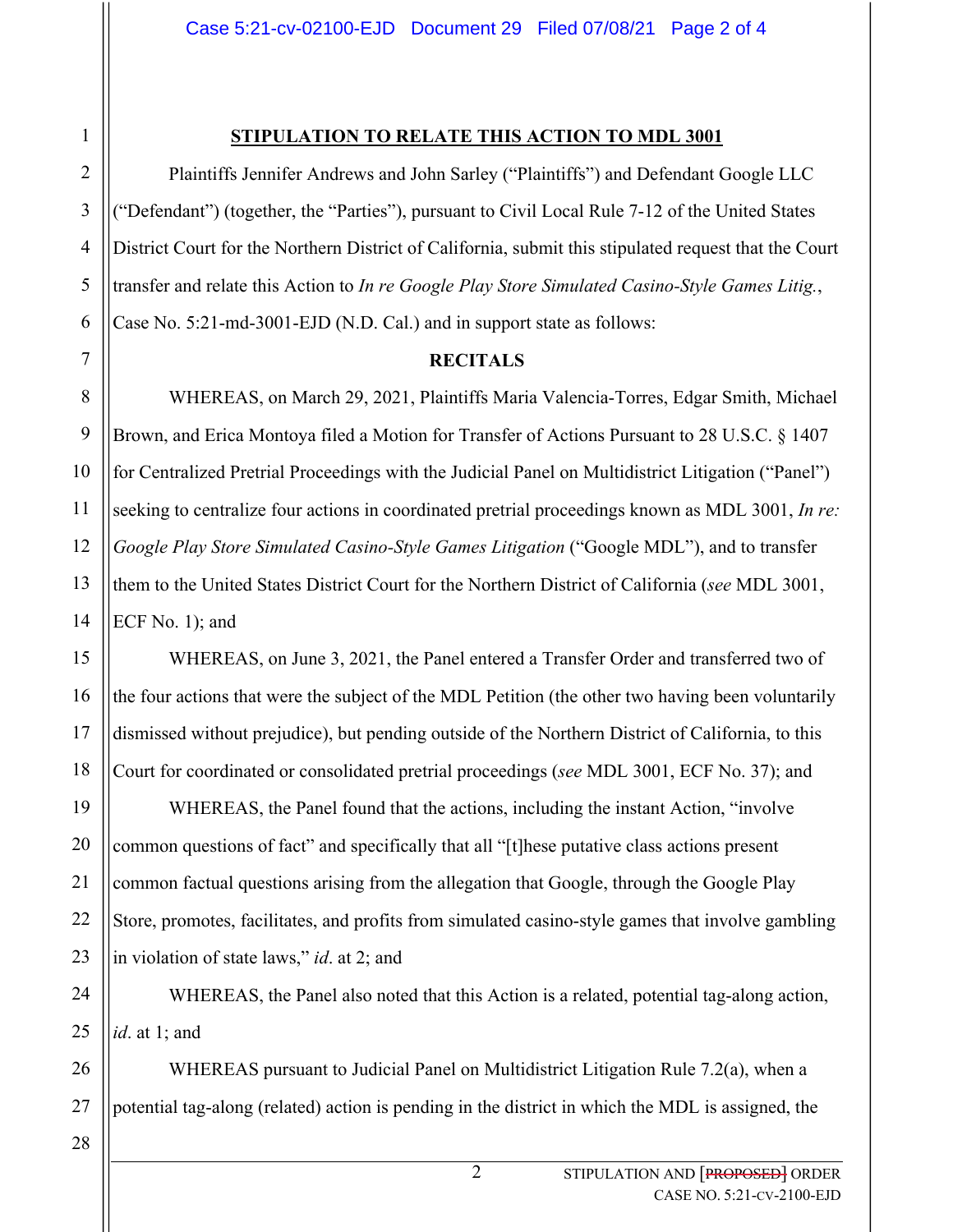| 1              | Panel will not take action and instead, the parties "should request assignment of such actions to    |                                                                    |  |  |  |
|----------------|------------------------------------------------------------------------------------------------------|--------------------------------------------------------------------|--|--|--|
| $\overline{2}$ | the Section 1407 transferee judge in accordance with applicable local rules," JPML Rule 7.2(a);      |                                                                    |  |  |  |
| 3              | NOW, THEREFORE, pursuant to JPML Rule 7.2(a) and Civil Local Rule 7-12, the                          |                                                                    |  |  |  |
| $\overline{4}$ | Parties respectfully stipulate and request that this Action be transferred to join the related cases |                                                                    |  |  |  |
| 5              | in Case No. 5:21-md-3001-EJD in light of the JPML Transfer Order and the Panel's findings            |                                                                    |  |  |  |
| 6              | stated therein.                                                                                      |                                                                    |  |  |  |
| 7              |                                                                                                      |                                                                    |  |  |  |
| 8              | Dated: July 1, 2021                                                                                  | <b>EDELSON PC</b>                                                  |  |  |  |
| 9              |                                                                                                      | By: <u>/s/ Todd Logan</u>                                          |  |  |  |
| 10             |                                                                                                      | <b>RAFEY S. BALABANIAN</b><br><b>TODD LOGAN</b>                    |  |  |  |
| 11             |                                                                                                      | <b>BRANDT SILVER-KORN</b><br><b>Attorneys for Plaintiffs</b>       |  |  |  |
| 12             |                                                                                                      |                                                                    |  |  |  |
| 13             | Dated: July 1, 2021                                                                                  | <b>GOOGLE LLC</b>                                                  |  |  |  |
| 14             |                                                                                                      | By: /s/ Teresa H. Michaud                                          |  |  |  |
| 15             |                                                                                                      | TERESA H. MICHAUD<br><b>SARA VICTORIA M. PITT</b>                  |  |  |  |
| 16             |                                                                                                      | <b>BRADFORD NEWMAN</b><br><b>ALEXANDER G. DAVIS</b>                |  |  |  |
| 17             |                                                                                                      | Attorneys for Defendant                                            |  |  |  |
| 18             |                                                                                                      |                                                                    |  |  |  |
| 19             |                                                                                                      |                                                                    |  |  |  |
| 20             | <b>ATTESTATION</b>                                                                                   |                                                                    |  |  |  |
| 21             | Pursuant to Local Rule 5-1(i)(3) of the Northern District of California, I hereby certify            |                                                                    |  |  |  |
| 22             | that the content of this document is acceptable to Teresa H. Michaud, counsel for Defendant, and     |                                                                    |  |  |  |
| 23             | that I have obtained Teresa H. Michaud's authorization to affix their electronic signature to this   |                                                                    |  |  |  |
| 24             | document.                                                                                            |                                                                    |  |  |  |
| 25             |                                                                                                      |                                                                    |  |  |  |
| 26             | Dated: July 1, 2021                                                                                  | By: /s/ Todd Logan                                                 |  |  |  |
| 27             |                                                                                                      | Todd Logan<br>Attorney for Plaintiff                               |  |  |  |
| 28             |                                                                                                      |                                                                    |  |  |  |
|                |                                                                                                      | 3<br>STIPULATION AND [PROPOSED] ORDER<br>CASE NO. 5:21-CV-2100-EJD |  |  |  |
|                |                                                                                                      |                                                                    |  |  |  |